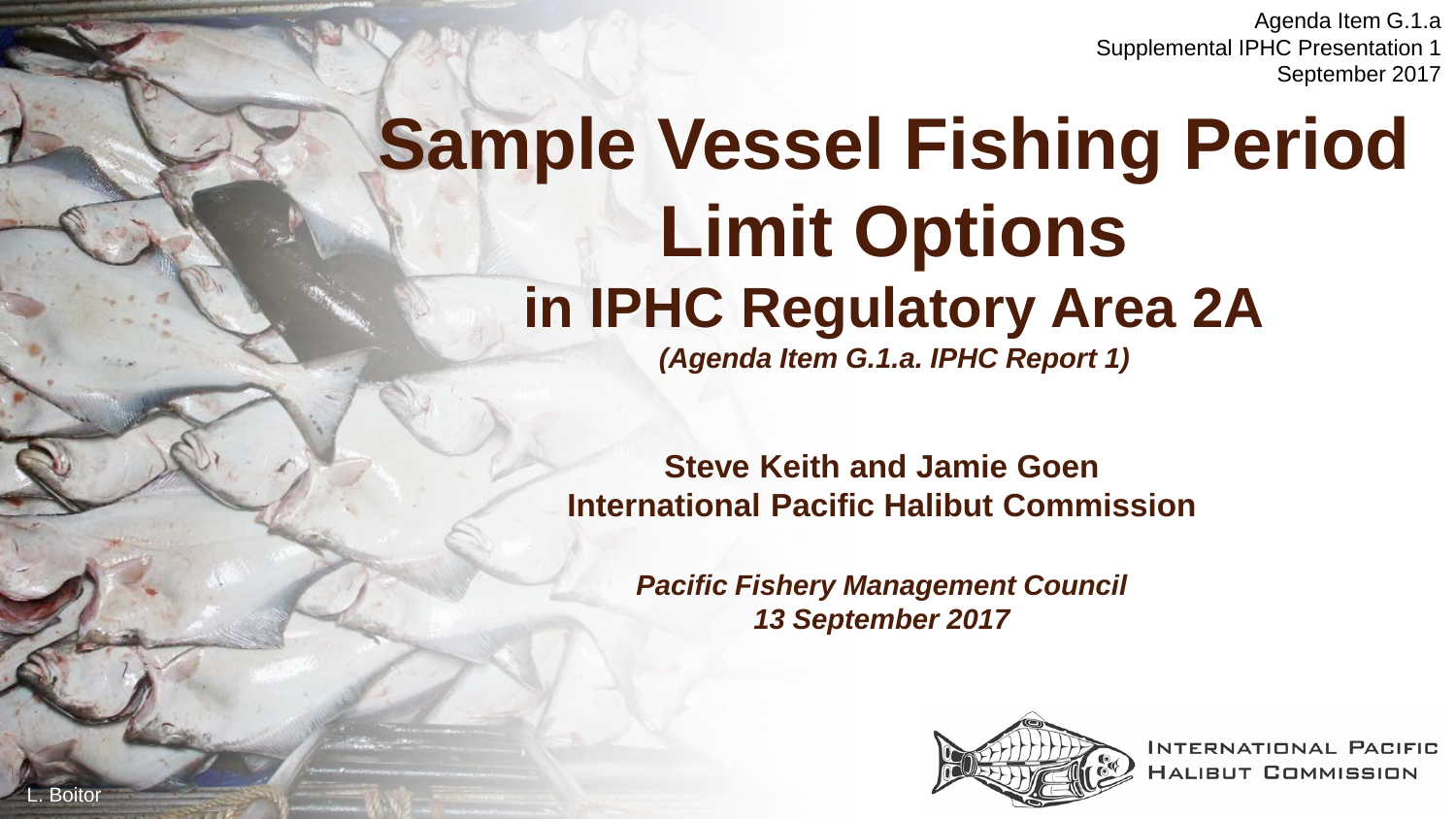### **Background: June 2017 PFMC meeting**

- [IPHC letter](http://www.pcouncil.org/wp-content/uploads/2017/06/G1a_Sup_IPHC_Ltr2_CommlDerbyFishery_Jun2017BB.pdf) to PFMC recommending moving away from derby fishery
- Discussion of various management options in GAP and on Council floor
- Options discussed included maintaining current management structure with longer fishing periods

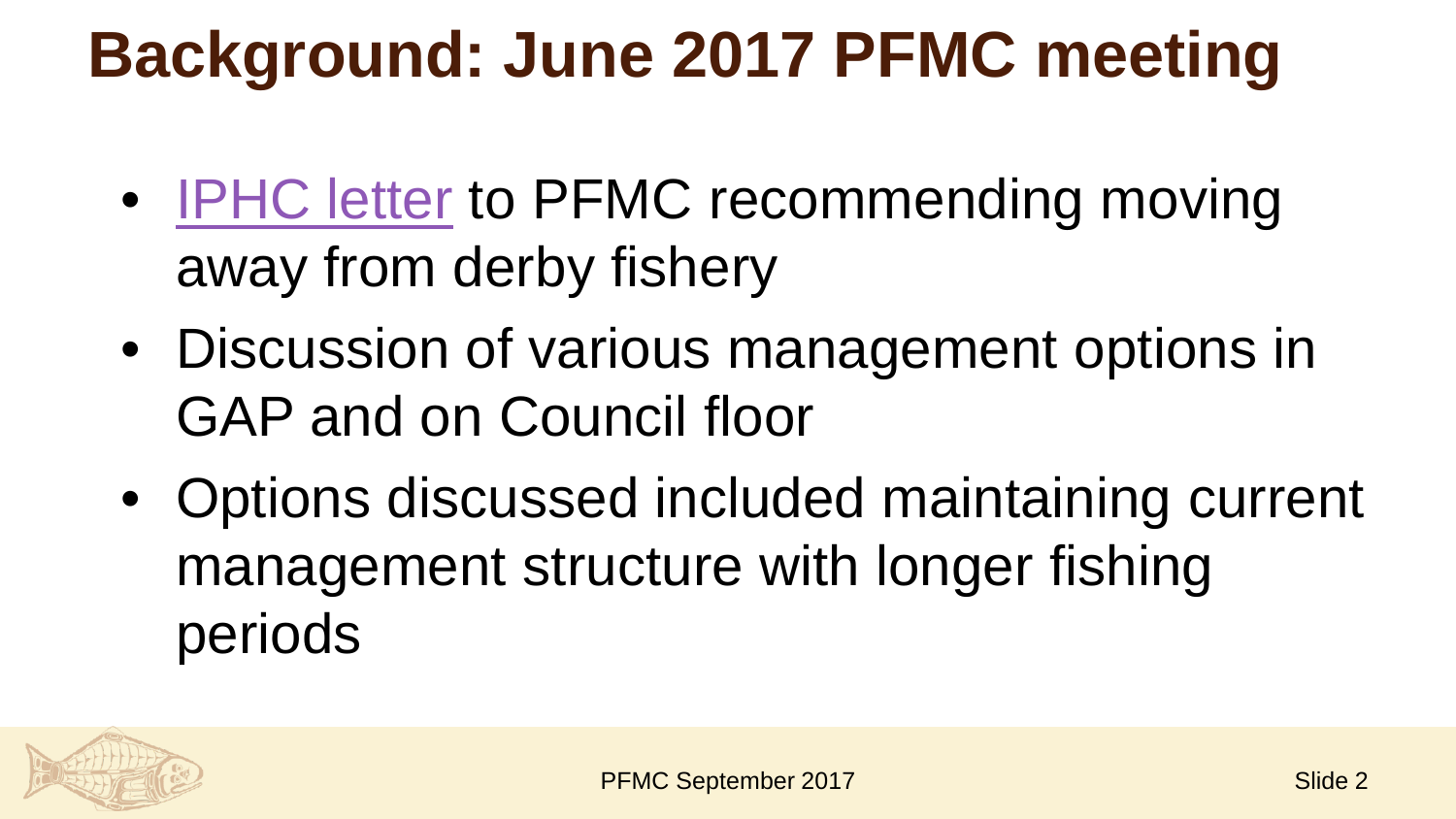# **Current management of the directed Pacific halibut commercial fishery**

- Catch limits
	- Overall limit set by IPHC, allocated by PFMC CSP
- Licenses
	- IPHC licenses vessels to participate in the fishery
- Fishing periods
	- Series of 10-hour periods at two-week intervals
	- Two or three open periods in recent years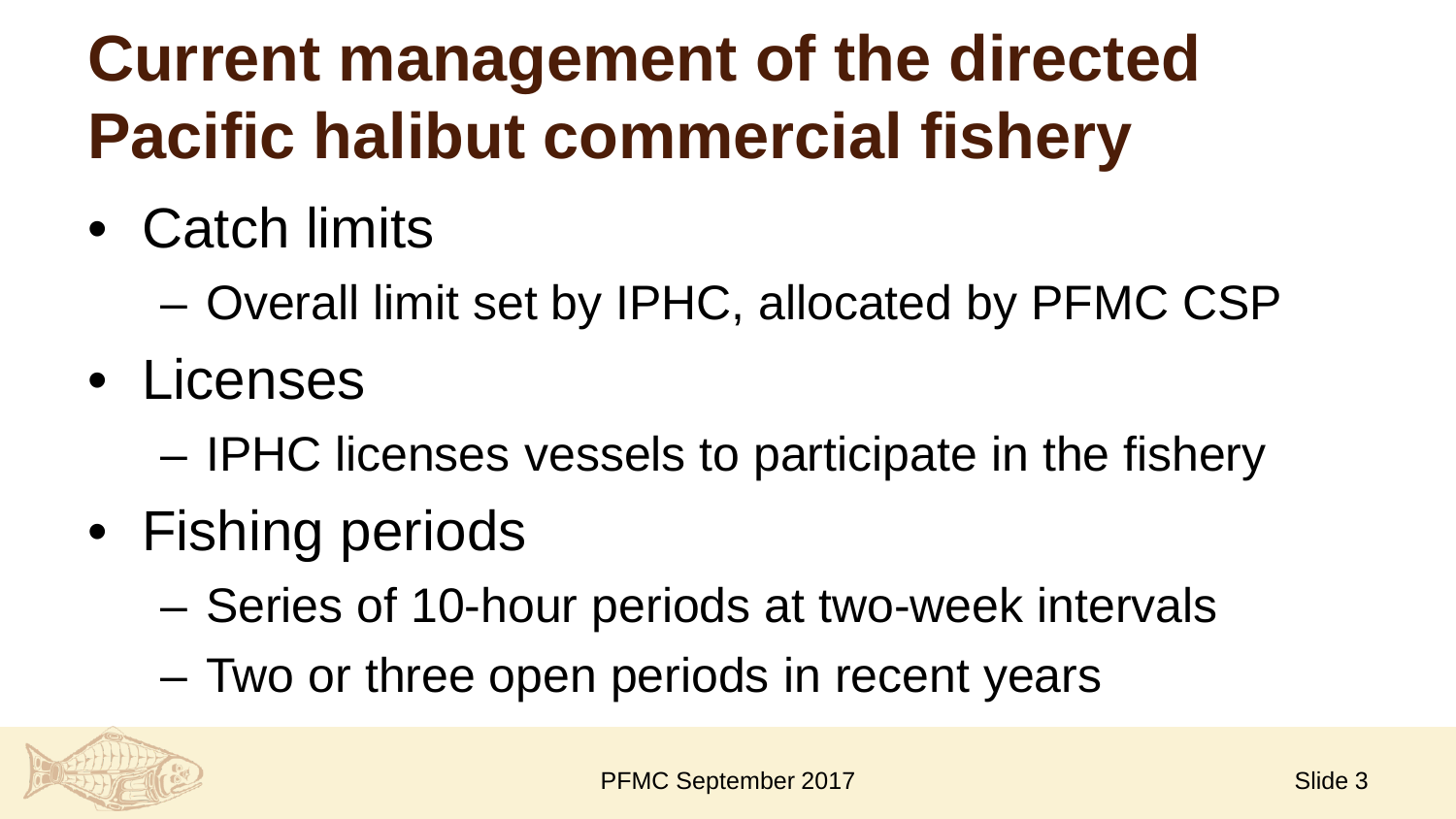# **Current management of the directed Pacific halibut commercial fishery (cont.)**

- Fishing period limits (vessel limits)
	- Set by IPHC by vessel size class, A (smallest vessels) to H (largest vessels)
	- Set at levels expected to remain within sector allocation
	- Can be revised downward for later fishing periods in order to remain within allocation

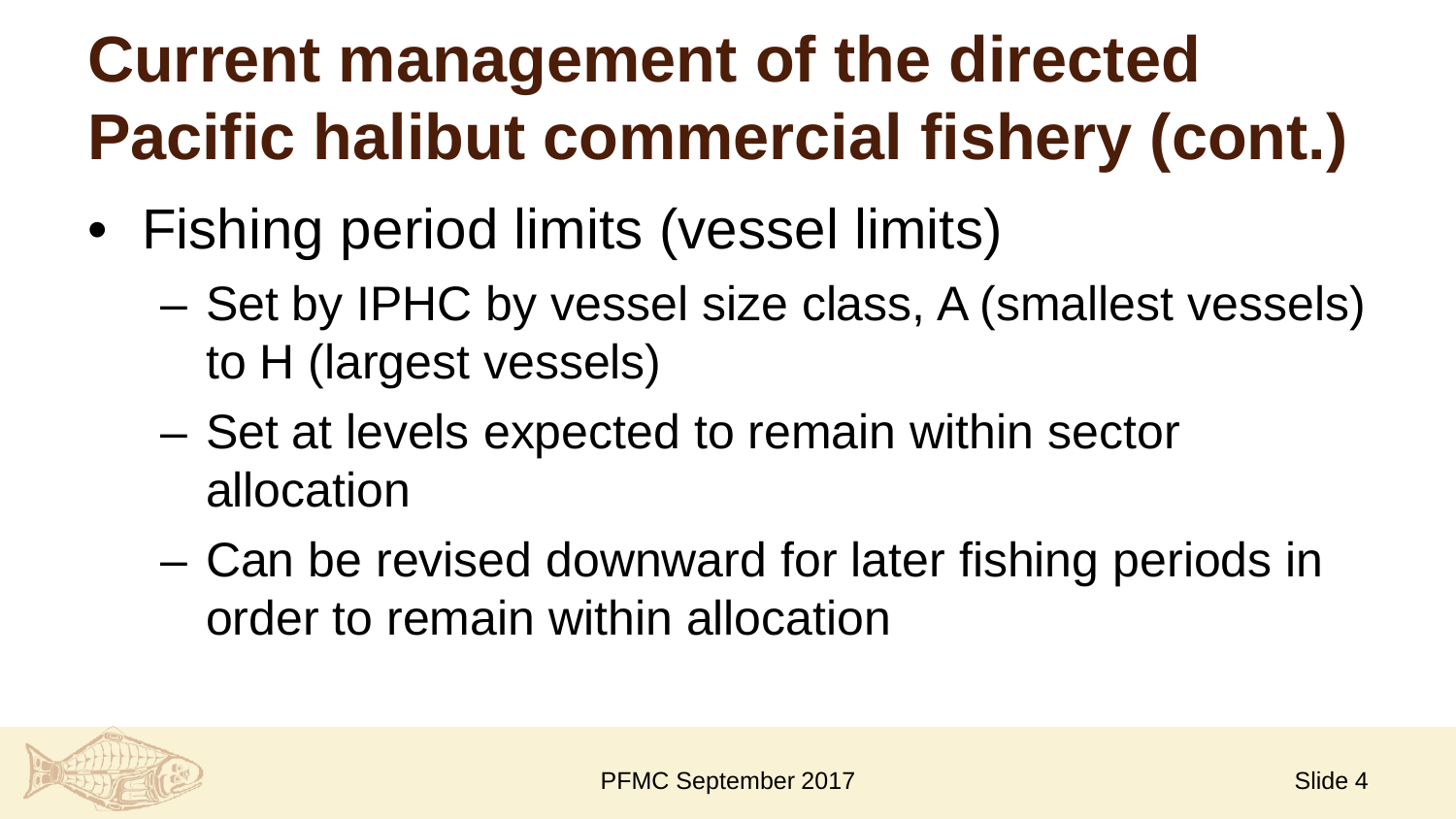### **Recent fishery performance**

- Not all licenses participate in the fishery
	- About half actually fished
- Not all participating vessels achieve their fishing period limits
	- On average, vessels catch 20-40% of their limits
	- A small number come close to or achieve their full limits

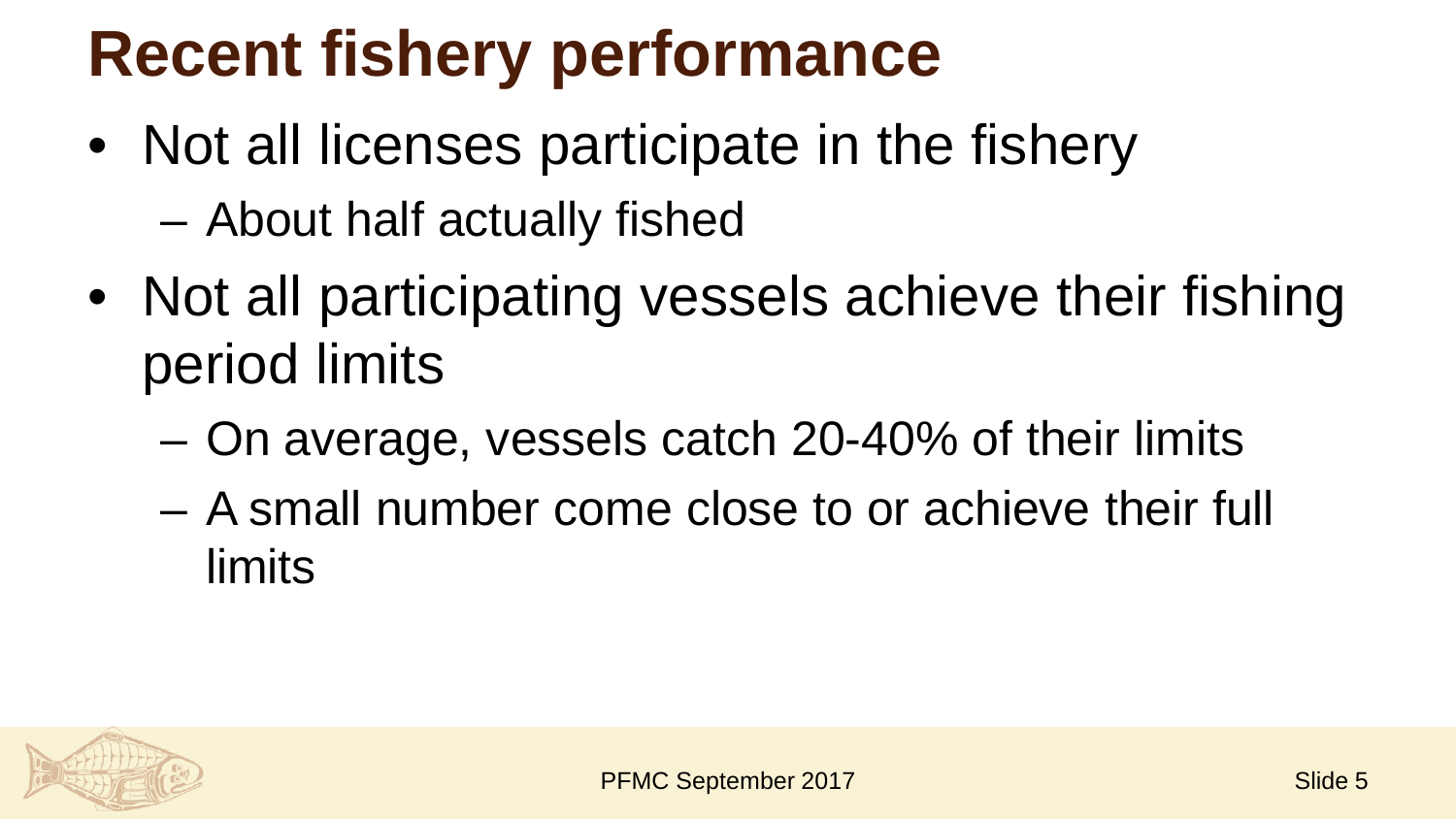### **Fishing periods: 3 alternatives requested for discussion by PFMC**

- Option 1: one week
- Option 2: 20 days
- Option 3: 30 days
- Longer options should also be considered

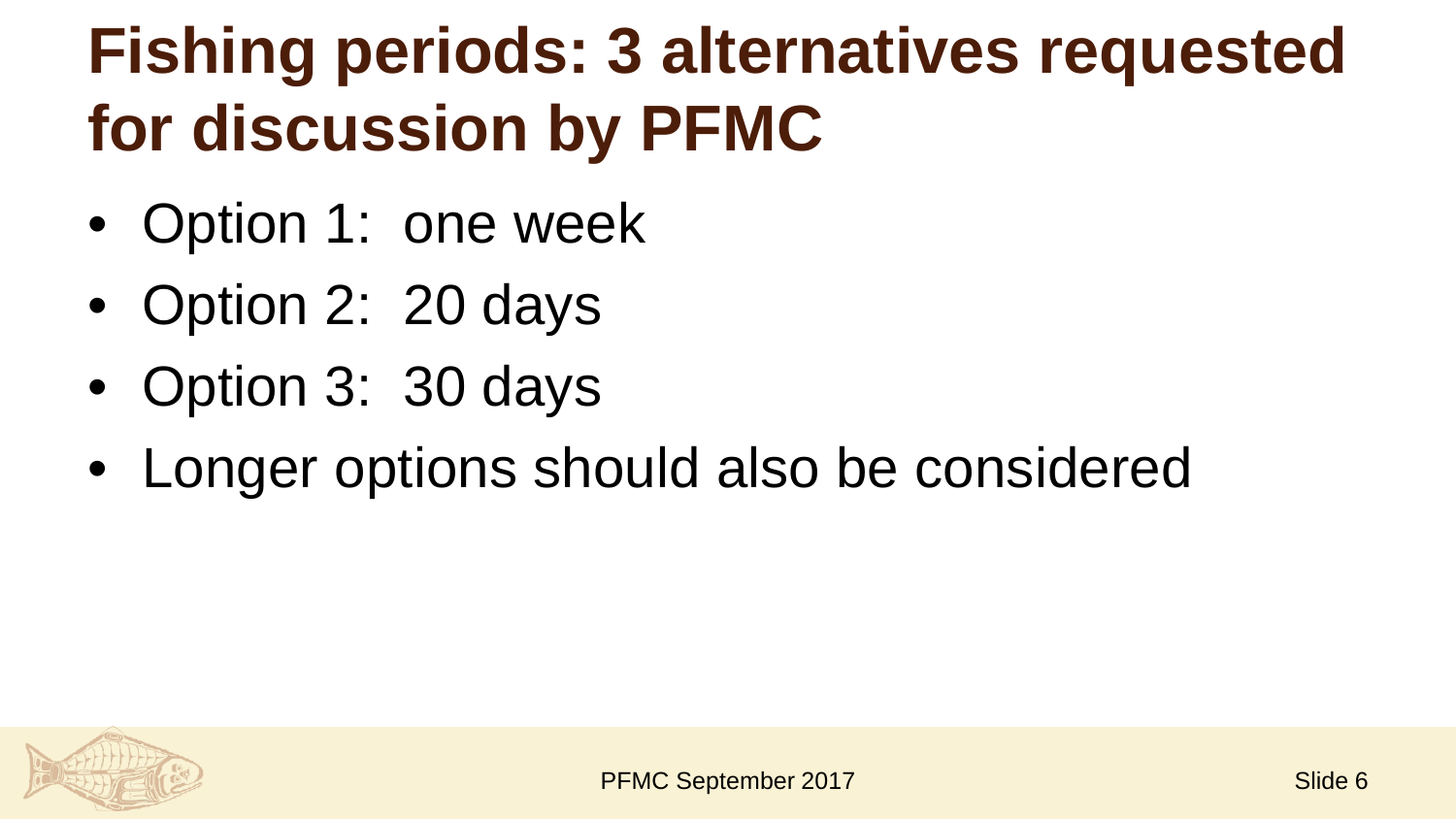### **Effects of longer fishing periods on fishing period limits**

- Longer fishing periods could allow more vessels to participate
- Longer fishing periods could also allow vessels to attain more of their fishing period limits
- Thus fishing period limits must be set more conservatively for longer fishing periods to avoid exceeding allocation

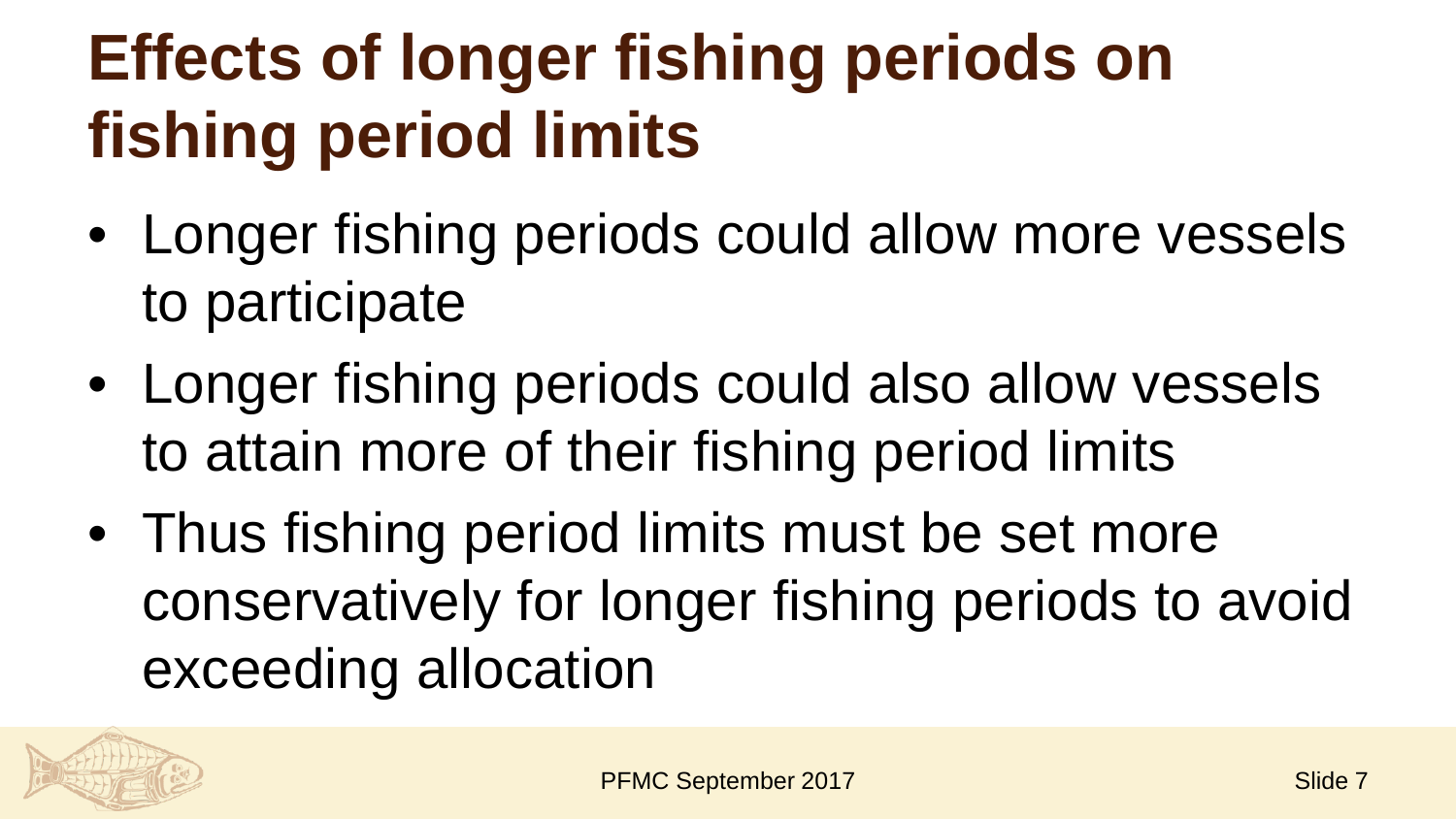#### **Sample vessel limits**

Table 4. Vessel limits options by vessel class and estimated landings (Ib, net weight) for IPHC Regulatory Area 2A using 2017 allocation and licenses.

| 2017 allocation (lb, net weight)                            |        |                | 225,591              |                 |                  |                    |                  |                    |                  |                    |                  |
|-------------------------------------------------------------|--------|----------------|----------------------|-----------------|------------------|--------------------|------------------|--------------------|------------------|--------------------|------------------|
| <b>Vessel Class</b>                                         |        | vessel         | 2017                 | status quo      |                  | 6,000 vessel limit |                  | 4,000 vessel limit |                  | 2,000 vessel limit |                  |
| feet                                                        | letter | limit<br>ratio | # Lic<br>(208 total) | vessel<br>limit | est.<br>landings | vessel<br>limit    | est.<br>landings | vessel<br>limit    | est.<br>landings | vessel<br>limit    | est.<br>landings |
| $1 - 25$                                                    | Α      | 0.084          | 15                   | 755             | 11,325           | 505                | 7,575            | 335                | 5,025            | 200                | 3,000            |
| 26-30                                                       | B      | 0.105          | 11                   | 945             | 10,395           | 630                | 6,930            | 420                | 4,620            | 210                | 2,310            |
| 31-35                                                       | С      | 0.168          | 19                   | 1,510           | 28,690           | 1,010              | 19,190           | 670                | 12,730           | 335                | 6,365            |
| 36-40                                                       | D      | 0.463          | 39                   | 4,165           | 162,435          | 2,780              | 108,420          | 1,850              | 72,150           | 925                | 36,075           |
| 41-45                                                       | E      | 0.498          | 43                   | 4,480           | 192,640          | 2,990              | 128,570          | 1,990              | 85,570           | 995                | 42,785           |
| 46-50                                                       | F      | 0.596          | 36                   | 5,365           | 193,140          | 3,575              | 128,700          | 2,385              | 85,860           | 1,190              | 42,840           |
| 51-55                                                       | G      | 0.665          | 14                   | 5,985           | 83,790           | 3,990              | 55,860           | 2,660              | 37,240           | 1,330              | 18,620           |
| $56+$                                                       | Н      |                | 31                   | 9,000           | 279,000          | 6,000              | 186,000          | 4,000              | 124,000          | 2,000              | 62,000           |
| If 100% of licenses participate & land 100% of vessel limit |        |                |                      |                 | 961,415          |                    | 641,245          |                    | 427,195          |                    | 213,995          |
| If 50% of licenses participate & land 100% of vessel limit  |        |                |                      |                 | 480,708          |                    | 320,623          |                    | 213,598          |                    | 106,998          |
| If 50% of licenses participate & land 50% of vessel limit   |        |                |                      |                 | 240,354          |                    | 160,311          |                    | 106,799          |                    | 53,499           |

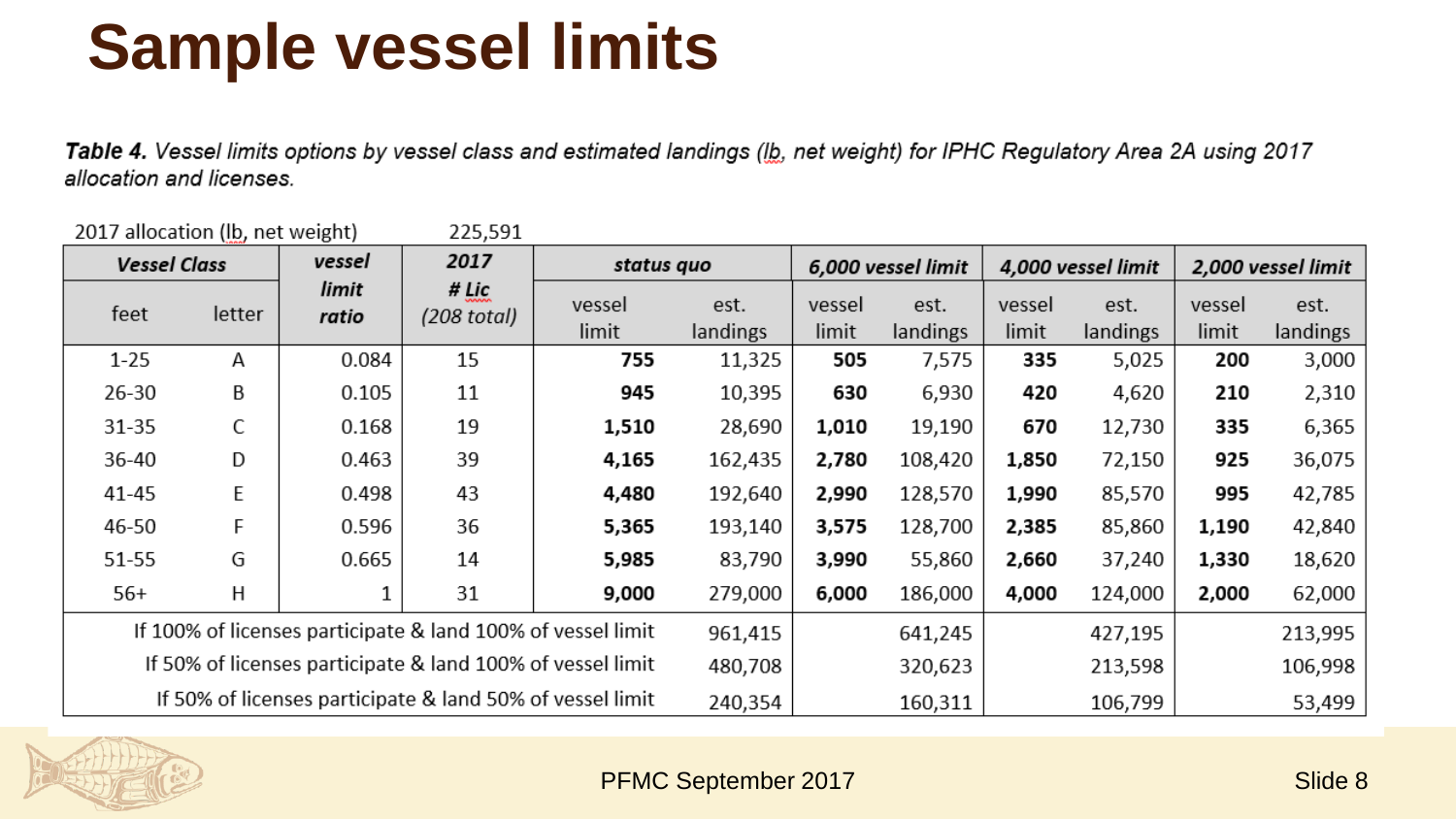## **Other considerations for longer fishing periods**

- Expect to see some shift in spatial distribution of fishing effort with more time to fish
- Expect to continue to attain sector allocation

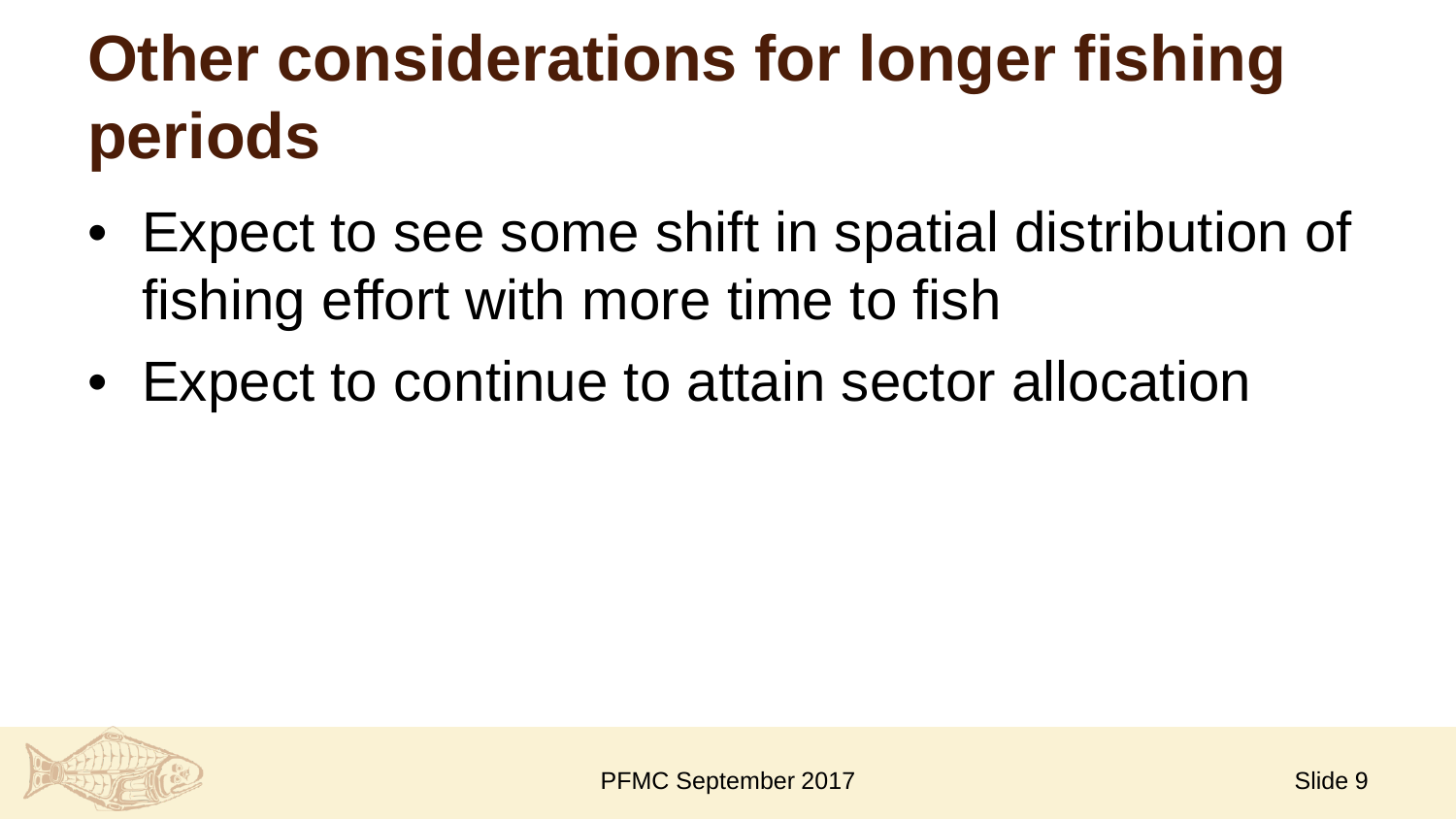#### **Conclusions**

- With no other changes to the management structure, longer fishing periods would necessitate lower fishing period limits
- IPHC desires to understand views of those affected before making changes
- IPHC welcomes other suggestions to improve management of the directed commercial Pacific halibut fishery in IPHC Regulatory Area 2A